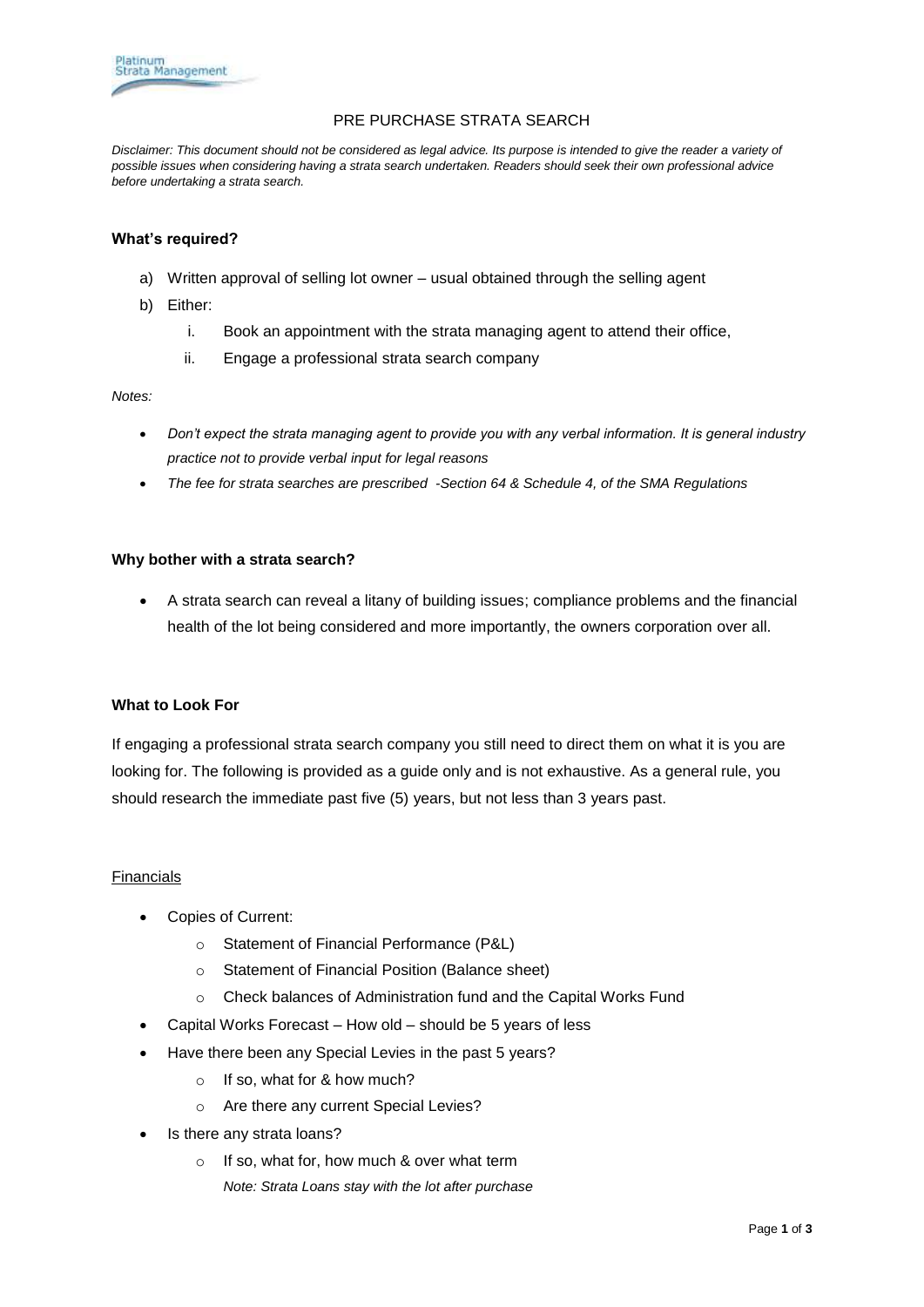

- Have tax returns been lodged for the past 5 years?
- How extensive are the levy arrears?

## Repairs, Maintenance and Building Reports

There are a range of professional report that may be on the owners corporation files that provide a prospective buyer with significant information. These reports include

- **•** Engineer reports
- Building reports
- Water penetration
- Defects reports

## Compliance Issues

- Have bylaws been consolidated?
- What special bylaws are in force?
	- *Note: Copy of bylaws should be available from the contract of sale as well.*
- Fire Safety Statement
- What's the size of the SC
- How frequently does the SC meet? (minute book check)
- What's the history of meetings over past few years
- Who are the office bearers?
- Was a concurrent strata Committee meeting conducted with AGM?
- Is there a final occupational certificate on record?

### Insurances

- Compare building insured value to last valuation
- When was the last professional building valuation undertaken?
- How often has the OC changed insurers in the last five years?
- Does OC have Office Bearer Liability insurance? How much coverage?
- What is the claims history?

### **Minutes**

Review all meeting minutes: i.e.

- AGM's budget, financials, approved levies, building defects motions, insurances
- EGM's maintenance & building defects, additional finances